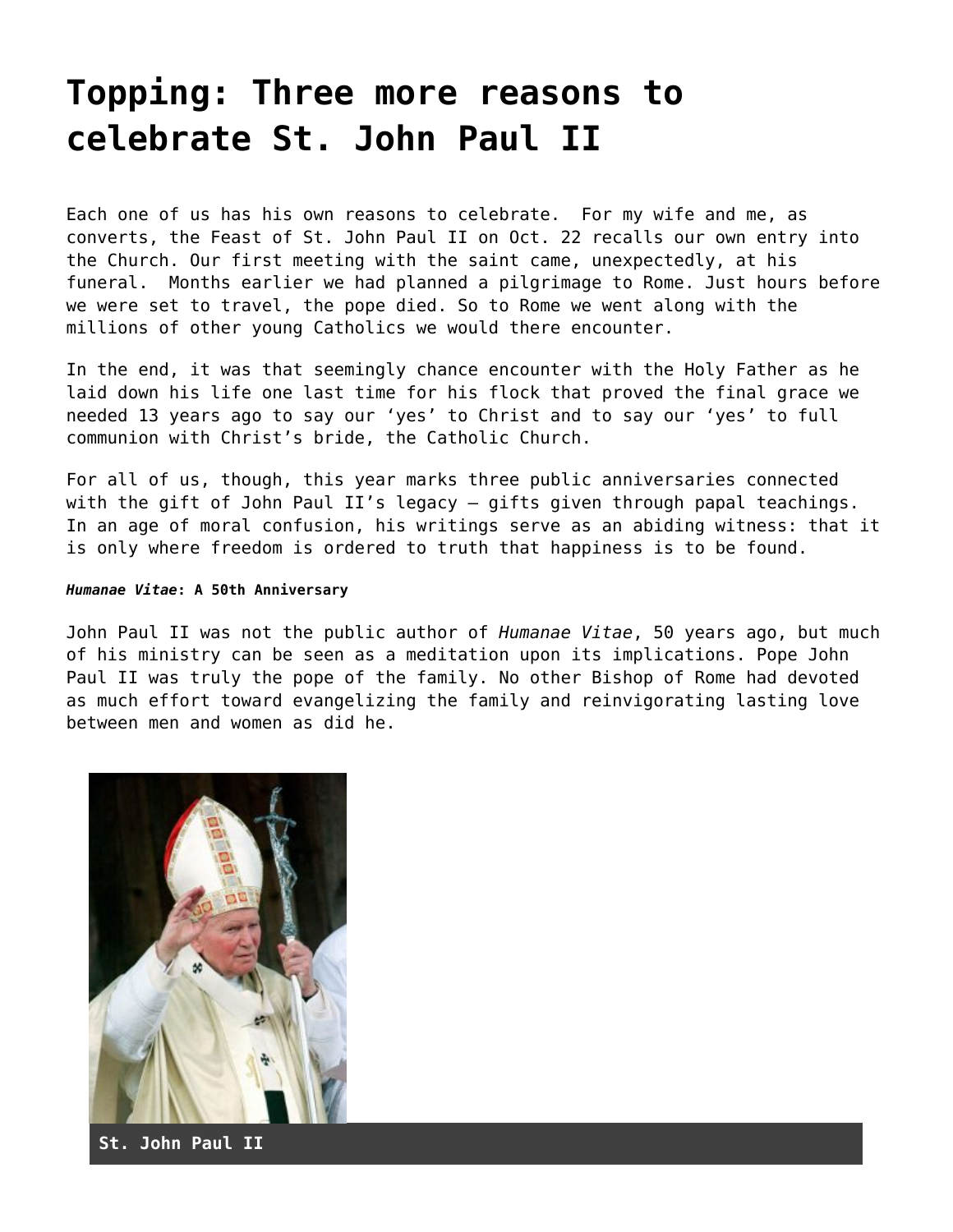When *Humanae Vitae* was published in 1968 headlines across the globe delivered a myopic message: "Pope Bans Pill". That was true. Paul VI had come out against artificial contraception. Nothing novel here. All Christians prior to 1930 rejected sterilization. You didn't need a prophet to predict where separating sex from babies would lead, as it has. As Mahatma Gandhi warned already in 1925, "Any large use of the methods (of artificial contraception) is likely to result in the dissolution of the marriage bond."

But *Humanae Vitae*'s 'no' was less than half the message. As John Paul II tirelessly illustrated through his weekly audiences, the Church's 'no' to sterile sex was only to make way for her more lusty 'yes' to redeeming human love. Secular voices taunted that the Church opposed sex; John Paul II argued the Church defends tender intimacy. Secular voices charged that the Church thwarted love; John Paul II argued the Church guards permanent friendship. Secular voices claimed that the Church denied the body; John Paul II argued the Church remains one of the last champions of the flesh.

Against the sexual libertines and the transhumanists, John Paul II's *Theology of the Body* took up themes from *Humanae Vitae* and reproposed them for a world weary from chasing a freedom without order and appetites without satisfaction.

## *Veritatis Splendor***: A 25th Anniversary**

Between 1968 and 1993 the Church in the West witnessed up close the first fruits of the sexual revolution: sterilization, abortion, divorce, gay marriage, euthanasia. These were novel possibilities in the era leading up to *Humanae Vitae*. Over the following decades their grim realities became plain. John Paul II would memorably call the ideas and institutions that supported their advance, "the culture of death". The efforts of his pontificate, and of the new evangelization more generally, would be to galvanize and advance what he termed "the culture of life".

*Veritatis Splendor* provides an intellectual foundation for that new culture. In the first half of the 20th century we in the West had won freedom from godless totalitarian regimes. Paradoxically, over the second half of the 20th century, we began to make peace with godless cultural regimes.

For some, this still-born peace was accepted in the name of abstract freedom; for others, peace with the sexual revolution was brokered on the grounds of a misconstrued sense of Christian toleration, or perhaps 'mercy'.

It is not as though the West had wholly abandoned God. Through the 1970s and 1980s birth rates began to plummet and seminaries declined (some 200 in the U.S. closed in this era) at that same time that religious sisters still filled many of our schools and we Catholics still operated an astonishing range of hospitals, adoption agencies, and colleges. For many in the Church, the shift was hard to see. Even so, secular culture had shifted. So had much of culture of the Church.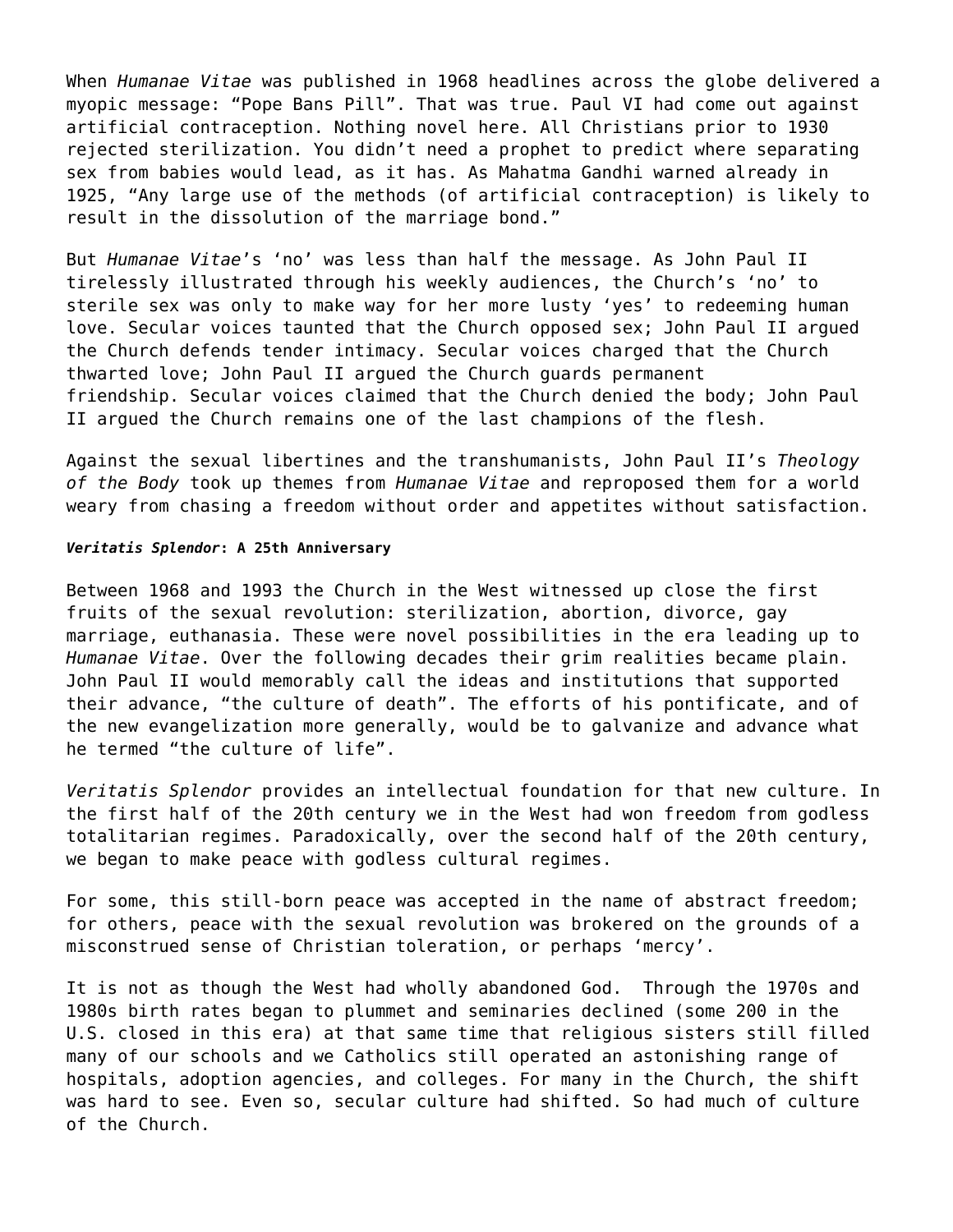The scandals of recent months have exposed something of the moral decay of priestly life over those decades. (A Jesuit priest friend told me that when he was in the seminary in the 1970s, his novice master would toke up with the new lads.) The scandals don't reflect the formation of all seminarians of that time, but they do illustrate something of the spirit of those years. Needless to say, unless young clergy looked elsewhere for inspiration, men formed by such teachers were hardly being equipped to challenge the "culture of death". JP II's *Veritatis Splendor* offered such inspiration.

It was into this cultural context that John Paul II proposed his own analysis of the relationship between freedom and truth.

"Certain tendencies in contemporary moral theology, under the influence of the currents of subjectivism and individualism…involve novel interpretations of the relationship of freedom to the moral law, human nature and conscience, and propose novel criteria for the moral evaluation of acts. Despite their variety, these tendencies are at one in lessening or even denying *the dependence of freedom on truth*." ([Veritatis Splendor, 34\)](http://w2.vatican.va/content/john-paul-ii/en/encyclicals/documents/hf_jp-ii_enc_06081993_veritatis-splendor.html)

Far from severing freedom from truth, the pope insisted, the Church can never stop proposing their intimate connection:

Although each individual has a right to be respected in his own journey in search of the truth, there exists a prior moral obligation, and a grave one at that, to seek the truth and to adhere to it once it is known. As Cardinal John Henry Newman, that outstanding defender of the rights of conscience, forcefully put it: "Conscience has rights because it has duties" ([VS, 34](http://w2.vatican.va/content/john-paul-ii/en/encyclicals/documents/hf_jp-ii_enc_06081993_veritatis-splendor.html))

Conscience has rights because it has duties. Freedom brings happiness insofar as it cleaves to truth. Still, many wondered: how do we know truth can be found?

## *Fides et Ratio***: A 20th Anniversary**

The question of truth is the subject of John Paul II's third anniversary document, written 20 years ago. After defending the dignity of sex, and the objective connection between freedom and the moral law, the saint devoted this final magisterial document whose anniversary we mark to the defence of reason and its essential harmony with faith.

"Faith and reason are like two wings on which the human spirit rises to the contemplation of truth; and God has placed in the human heart a desire to know the truth—in a word, to know himself—so that, by knowing and loving God, men and women may also come to the fullness of truth about themselves." [\(Fides et](http://w2.vatican.va/content/john-paul-ii/en/encyclicals/documents/hf_jp-ii_enc_14091998_fides-et-ratio.html) [Ratio\)](http://w2.vatican.va/content/john-paul-ii/en/encyclicals/documents/hf_jp-ii_enc_14091998_fides-et-ratio.html)

Thus proclaimed John Paul the Great at the opening of his ambitious and glorious manifesto on the grandeur of reason's metaphysical range. Where the first two encyclicals spoke truth to specific moral questions, this document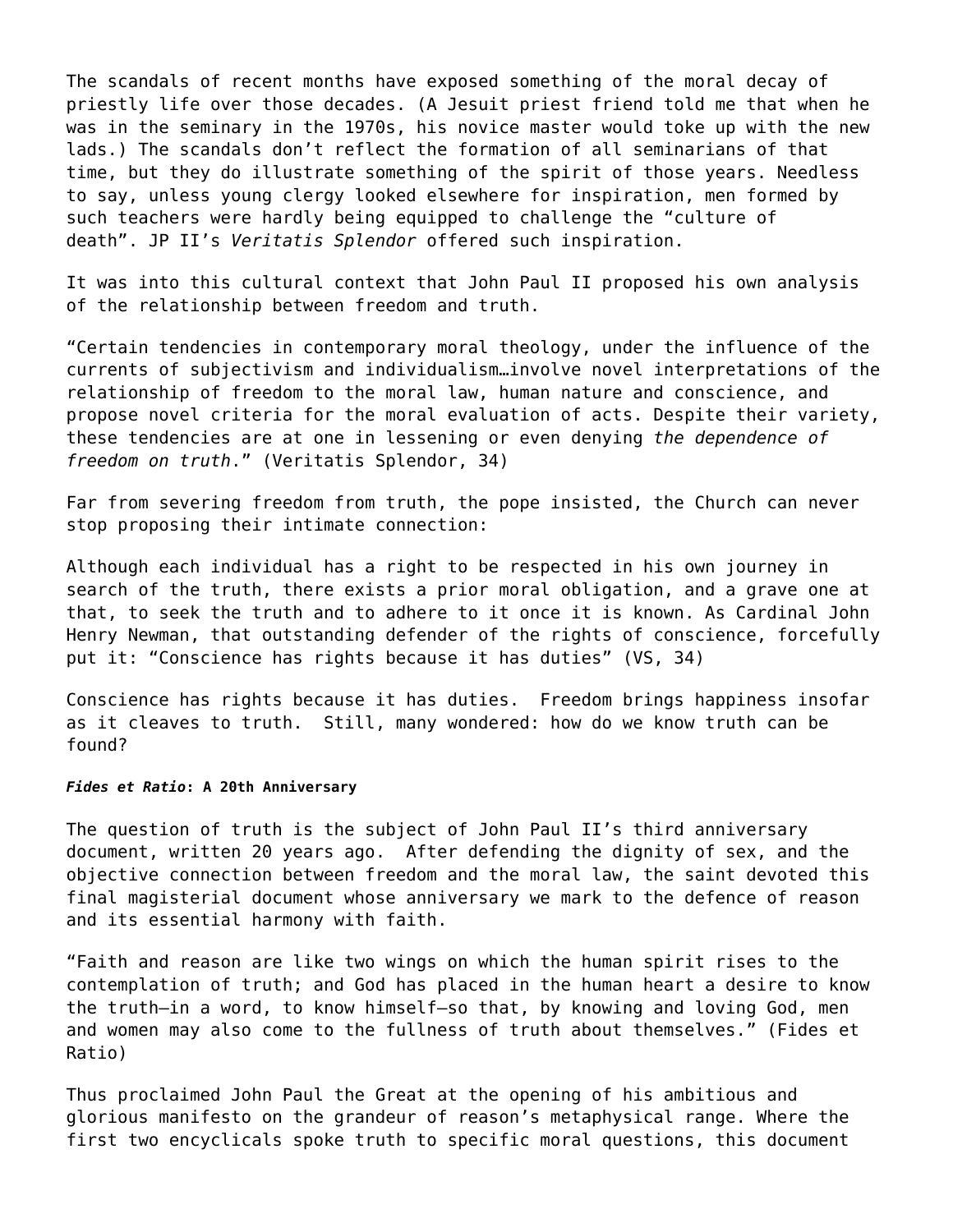encourages Christians and all men to hope that truth *itself* is still possible to find.

Anniversaries mark gifts given. What gifts from these encyclicals abide? For those wishing to find an anchor in troubling times, I think a great many.

Any credible analysis of contemporary culture has to take into account conflicting impulses. Kindness and cruelty, radical autonomy and totalitarian leanings, pride at the progress of science as well as dread at the possibility of destroying human life – these and more mix in the heart of us modern people.

One reason for this interior conflict is that modernity is not one thing. Indeed, the secular West is better thought of as a vast hall filled with good things that now combine and crash into one another, like the chaotic notes of a symphony that is exercising its instruments without the aid of a score. Without confidence in reason, the very idea of a 'score' looks absurd, even in the Church.

Despite secular culture's radical plurality, John Paul II and Benedict XVI both argued that this culture is united by a single assumption: reason cannot be trusted. This assumption lies at the basis of our inability to order what increasingly appear to us as conflicting goods. This assumption accounts for some of our present confusion about the demands of faith and Christian discipleship.

Reason still operates for us in the West. But from our universities to our legislatures, it is a reason devoid of metaphysical power. It cannot lead us to 'big' truths. Our young people are taught that reason cannot know whether God, or Beauty, or the soul exists, or whether sex is not just a game whose rules we make up as we go.

Catholics too are being infected with this spirit of our age. You will not hear in Church that God is dead. But you will hear this same skepticism sung to settings in alternate keys. You hear it whenever the 'pastoral' is separated from the doctrinal; you hear it whenever you are told that the 'context' of sin makes basic norms irrelevant; you hear it whenever 'mercy' is pitted against justice; you hear it when we are asked to 'accompany' people as though some paths don't, in fact, lead off the edge of a perilous cliff.

Such denials of truth finally lead to despair. No civilization, no local church, can long survive if it cannot or will not give reasoned answers to the purpose of its striving. To celebrate 'freedom' or 'mercy' without confidence of discovering truth is little better than condemning man to the slavery of his passions, or at least to the passions of the strong.

John Paul II's anniversary encyclicals are a summons to all of us, those inside and those outside of the Church, to hope: hope that truth may be found, hope that freedom has an end, and hope that, even in the face of terrifying evils, the Church remains the custodian of the truth that sets us free.